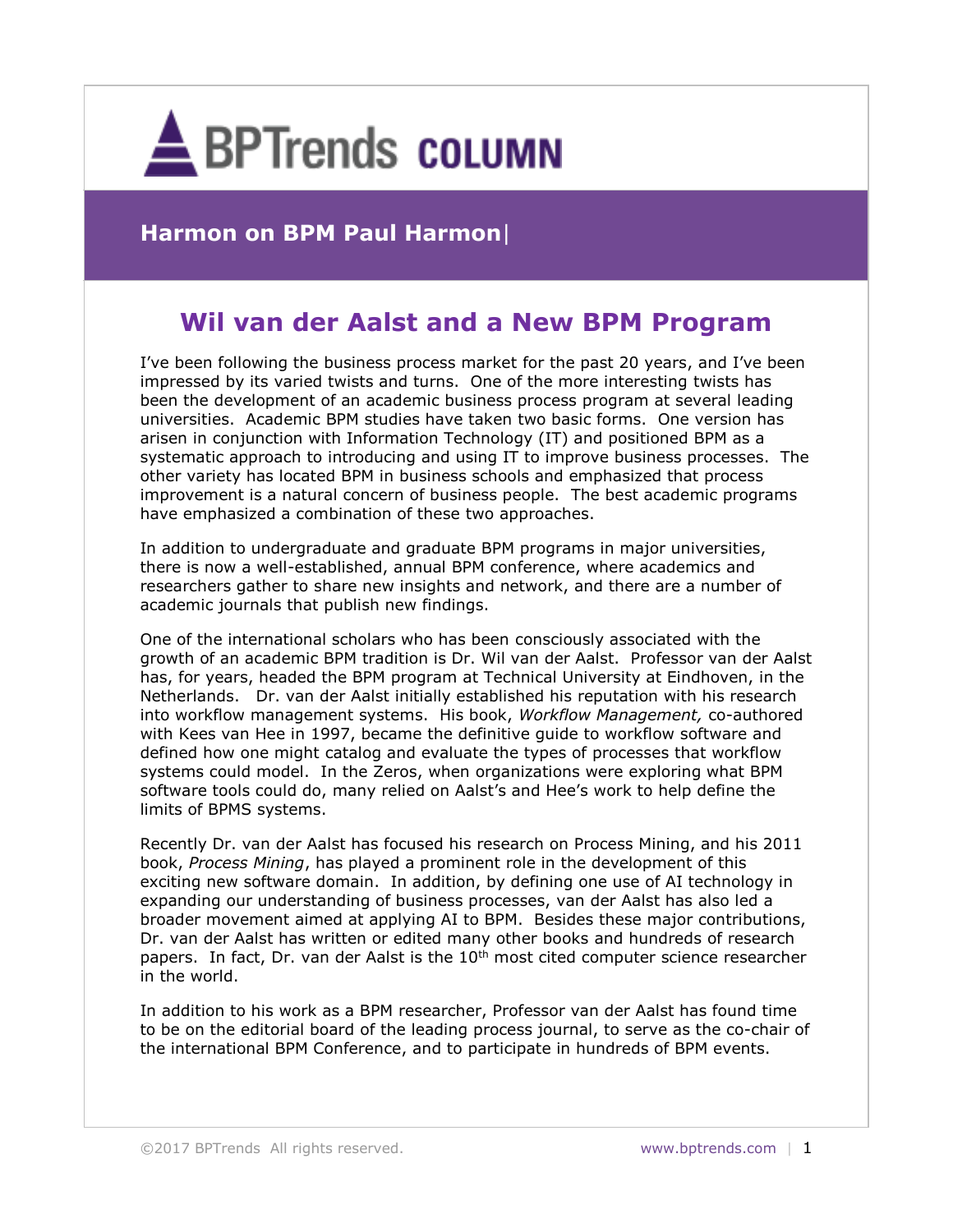Given this brief introduction, it is perhaps no surprise to hear that Professor Wil van der Aalst has recently been awarded the Alexander von Humboldt professorship, Germany's most valuable research award. In addition to the 5-million-euro prize, he will become the special chair at RWTH Aachen University in Germany. In addition, the Fraunhofer Institute for Applied Information Technology has made a major commitment to invest to help Dr. van der Aalst bring process mining innovations to market.

In essence, Dr. van der Aalst has been asked to create a new Process and Data Science Group at the university. In the months ahead he is being asked to fill some 18 research positions and create a new center of research in BPM.

When I heard the news, I couldn't resist writing to Wil to ask him about his new undertaking. Here are his responses:

#### **How do you feel about setting up a new university program focused on business process at this time?**

*In the new Process and Data Science (PADS) group we will focus on the interplay between process management and data processing. The scope of PADS includes all activities where discrete processes are analyzed, reengineered, and/or supported in a data-driven manner. It is great opportunity to set up a new high-profile research group. The main research focus will be on Process Mining (including process discovery, conformance checking, performance analysis, predictive analytics, operational support, and process improvement). This is combined with neighboring disciplines such as operations research, algorithms, discrete event simulation, business process management, and workflow automation. We will develop several new courses in the area of BPM and process mining and will seek to play a leading role in developing data science education at RWTH Aachen.*

#### **What do you see as the main skills that students need to learn to prepare them for business process careers in business or university in the next decade?**

 *Clearly, all jobs are becoming more data-driven and I do not see why this would change in the coming years. At conferences one can witness that the lion's share of BPM research is already data-centric. See for example the uptake of process mining in BPM and the way that AI and machine learning are changing business processes. Education programs and also daily BPM practices are lagging behind. Therefore, data science skills are very important for anyone involved in process management, controlling, automation, auditing, and consulting. At the same time, we should make sure that people are able to ask the right questions and have an open mind. Process improvement requires an understanding of the business context and the ability to realize changes that are less obvious but supported by the people involved.*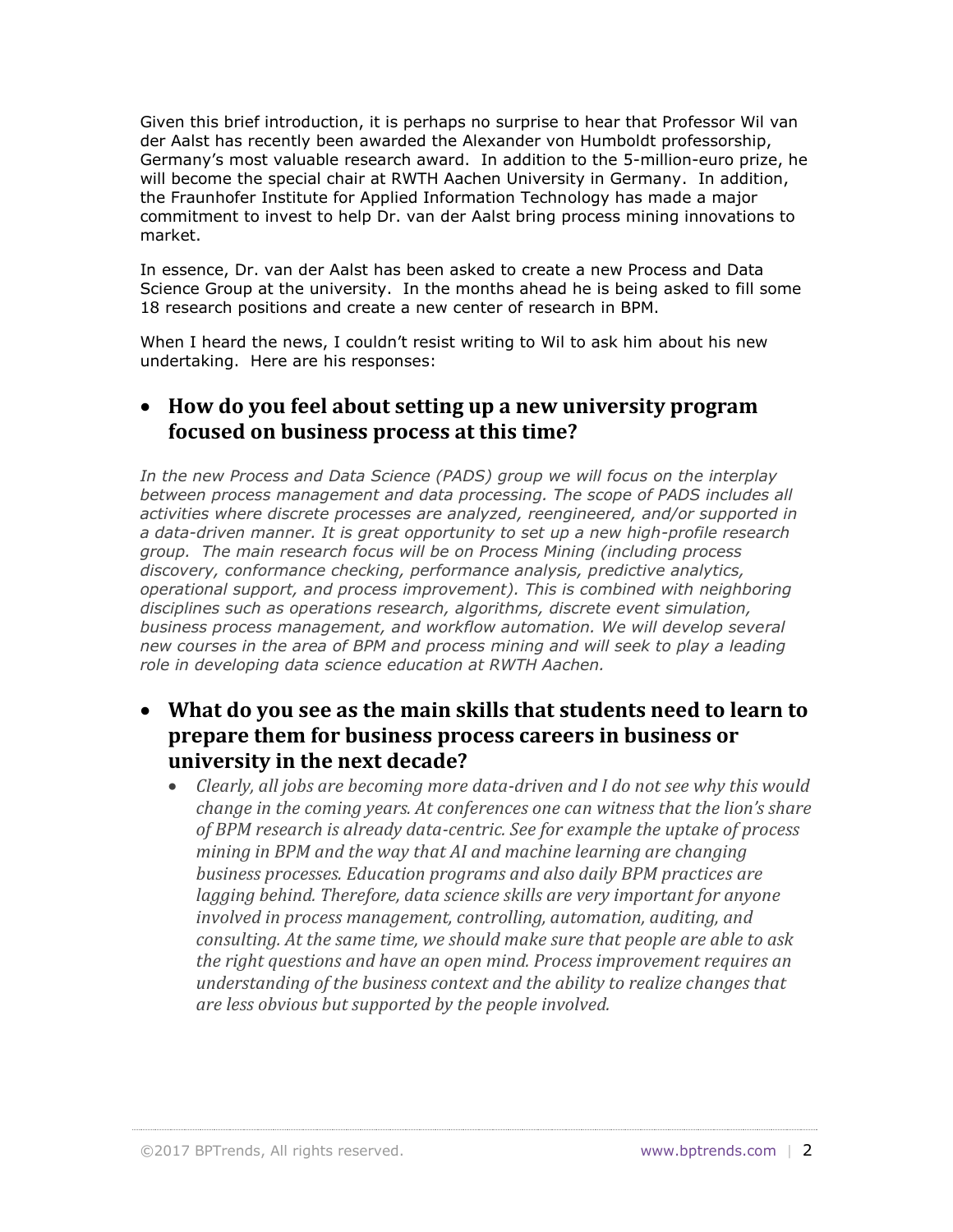#### **Do you see business process work as primarily a business skill, or as an IT skill at this point?**

*Traditionally, there were two clear BPM camps: business-oriented people and IT people. Due to the omnipresence of data, this classical divide is disappearing. Data is connecting both camps because it is real. Managers that did not care about process modeling before, are now interested in process mining because it provides a reflection of reality showing the real bottlenecks and compliance issues. IT specialists that were disconnected from the actual processes and business questions now have a way to feel the real challenges of managers and end-users. The value of people that connect the real business questions with IT solutions is amazing. One of the dangers of the current development is that people may think BPM is no longer needed because of advances in data science. (BPM is dead, long live BPM!) It is very important that BPM professionals embrace data-driven approaches like process mining. Big data initiatives tend to neglect process aspects. Therefore, data science and process management need to be connected in a better way.* 

#### **You say you are looking for teachers and researchers for your new department -- what skills do you think will be most important and hardest to find?**

*Currently, there are 18 vacancies in the new Process and Data Science (PADS) group. 11 PhD, 5 PostDoc, and 2 Software Engineer positions are available starting in* January 2018. It will be very difficult to fill these positions because, also in *academia, we are looking for sheep with five legs. People should have excellent analytical skills and be able to develop software based on their latest research ideas. At the same time interactions with students and external organizations require excellent communicative skills. Fortunately, young people are very excited about topics such as process mining. Also the working conditions at RWTH Aachen are very good compared to many other universities. Students at RWTH are excellent and motivated to continue in science. Nevertheless, it will take some time to create the right ecosystem to develop enough talented sheep with five legs. Therefore, we encourage people to apply via [http://www.pads.rwth-aachen.de/applications/.](http://www.pads.rwth-aachen.de/applications/) \**

Like many others involved in BPM I am happy to hear of the recognition that has been awarded to professor van der Aalst. It is undoubtedly deserved for his individual achievement, and, indirectly, it represents part of the growing recognition accorded to Business Process Management as an academic discipline.

If I were a BPM researcher, I would certainly be excited about the possibility of obtaining a position in what is sure to evolve as one of the leading centers of BPM research in the world.

\* Researchers will need to speak English. Teaching will be mixed.